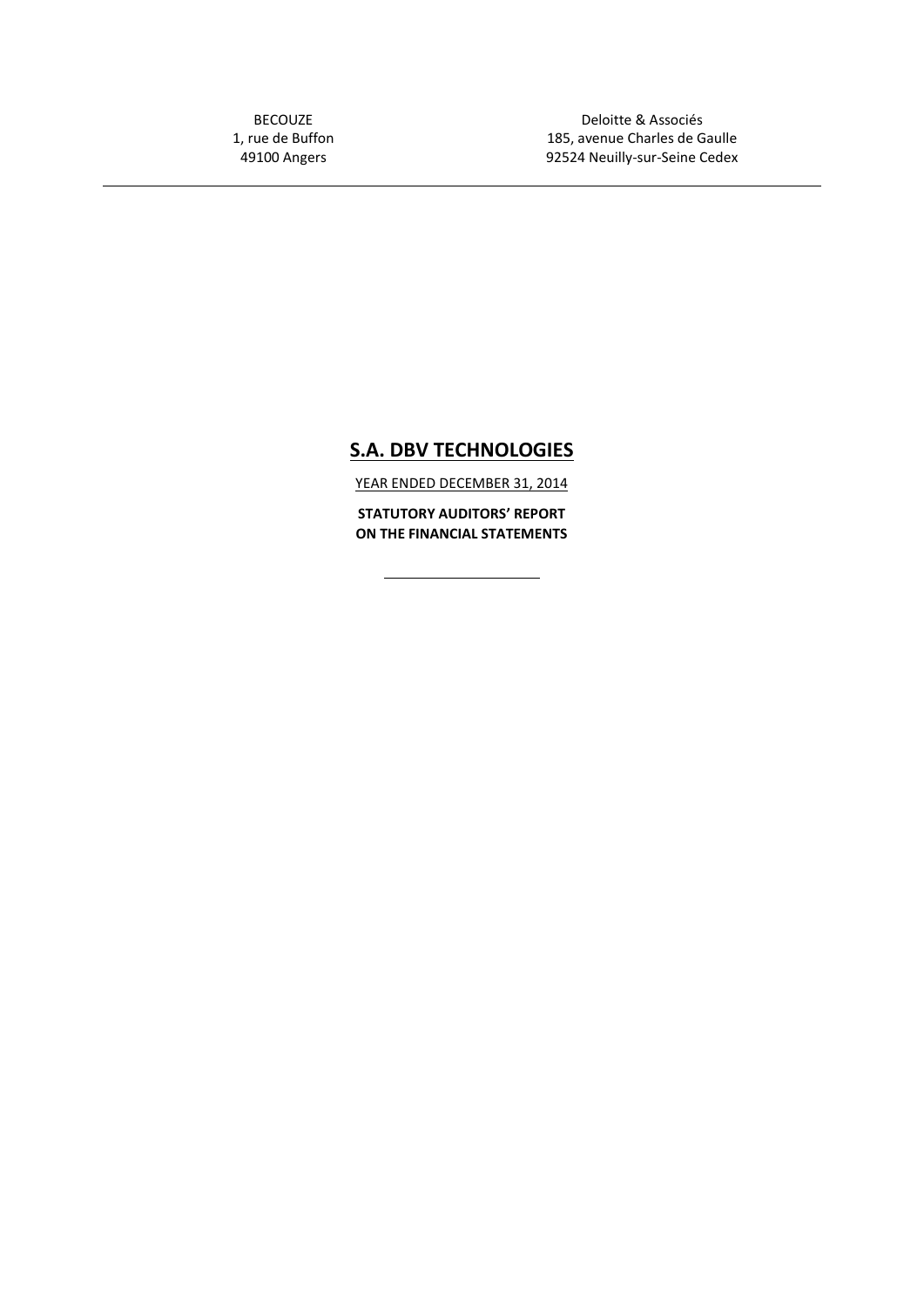BECOUZE 1, rue de Buffon 49100 Angers

Deloitte & Associés 185, avenue Charles de Gaulle **1** 92524 Neuilly-sur-Seine Cedex

## **S.A. DBV TECHNOLOGIES**

Société Anonyme with capital of €1,916,066 Registered office: Green Square - Bâtiment D 80-84, rue des Meuniers 92220 Bagneux

*Statutory Auditors' report on the financial statements Year ended December 31, 2014*

*This is a free translation into English of a report issued in the French language and is provided solely for the convenience of English-speaking readers. This report should be read in conjunction and construed in accordance with French law and professional auditing standards applicable in France.*

To the Shareholders,

In accordance with our appointment as statutory auditors at your Annual General Meeting, we hereby report to you for the year ended December 31, 2014 on:

- the audit of the accompanying financial statements of DBV Technologies;
- the justification of our assessments;
- the specific verifications and disclosures required by law.

The financial statements have been approved by the Board of Directors. Our role is to express an opinion on these financial statements, based on our audit.

#### **1 - OPINION ON THE FINANCIAL STATEMENTS**

We conducted our audit in accordance with professional standards applicable in France. These standards require that we plan and perform the audit to obtain reasonable assurance about whether the financial statements are free of material misstatements. An audit includes examining, using sample testing techniques or other selection methods, evidence supporting the amounts and disclosures in the financial statements. An audit also includes assessing the accounting principles used and significant estimates made, as well as evaluating the overall financial statement presentation. We believe that the audit evidence we have obtained is sufficient and appropriate to provide a reasonable basis for our opinion.

In our opinion, the financial statements give a true and fair view of the financial position and the assets and liabilities of the Company as of December 31, 2014 and the results of its operations for the year then ended in accordance with accounting principles generally accepted in France.